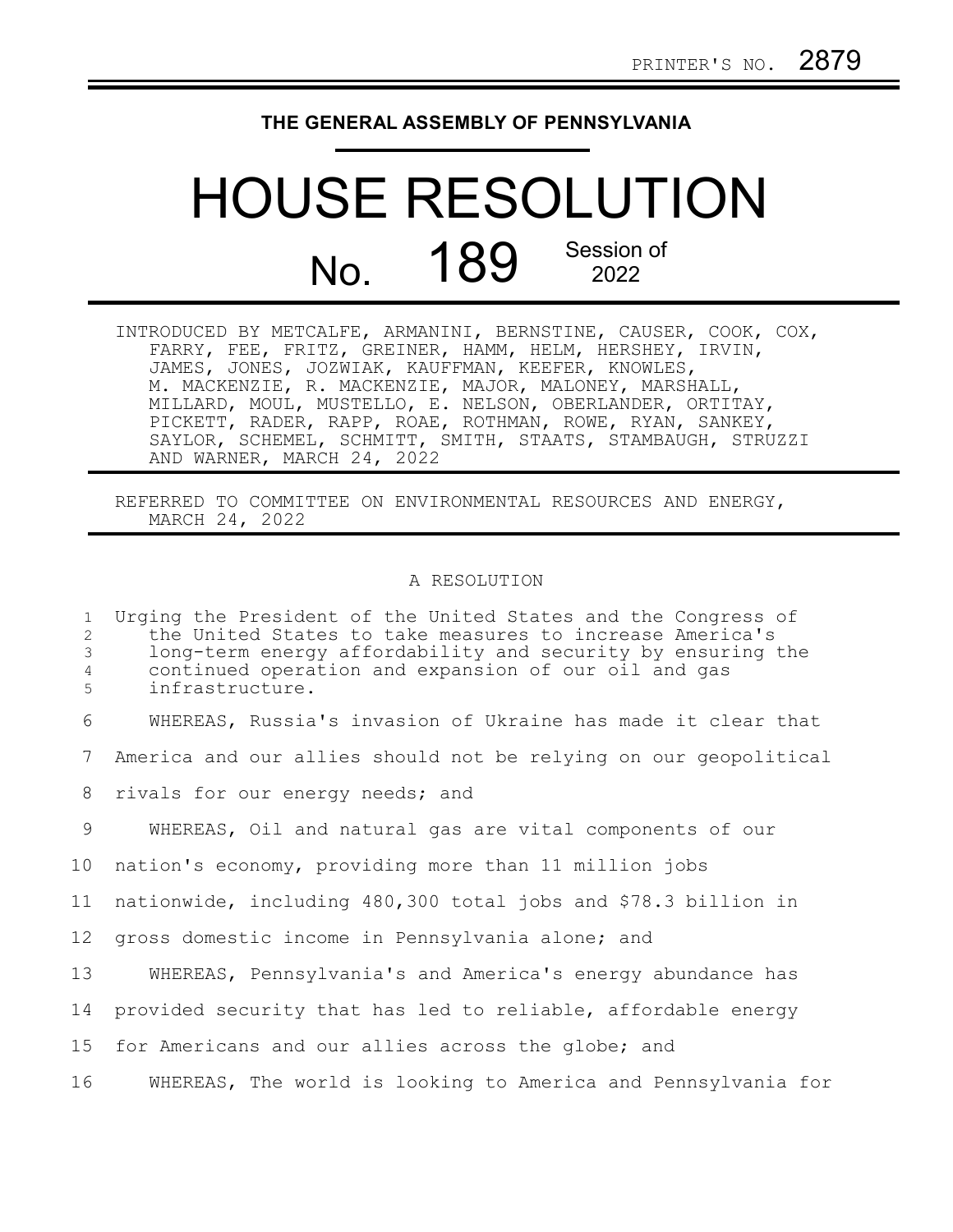energy leadership and stability, which we are more than capable of providing; and 1 2

WHEREAS, Operation and expansion of our oil and gas pipelines, which play a critical role in America's energy leadership, have been thwarted by the Federal Government, including the Biden Administration's inappropriate decision to stop the Keystone XL pipeline; and 3 4 5 6 7

WHEREAS, The Biden Administration continues to increase costs and delay efforts to develop oil and natural gas leasing on Federal lands and waters despite the fact that these developments have provided billions of dollars in revenues to Federal, state and local governments and supported conservation projects throughout the country; and 8 9 10 11 12 13

WHEREAS, The Federal Energy Regulatory Commission has recently set troubling new rules and standards that will make approving new pipeline projects considerably more difficult; therefore be it 14 15 16 17

RESOLVED, That the House of Representatives of the Commonwealth of Pennsylvania strongly urge the President of the United States and the Congress of the United States to take measures and support policies that ensure long-term American energy leadership, security and progress, including those that result in the continued operation of existing oil and natural gas pipelines, the construction of new oil and gas pipelines, the resumption of consistent, credible Federal lease sales and an immediate program to allow for offshore drilling; and be it further 18 19 20 21 22 23 24 25 26 27

RESOLVED, That copies of this resolution be transmitted to the President of the United States, the United States Secretary of the Interior, the Federal Energy Regulatory Commission and 28 29 30

20220HR0189PN2879 - 2 -